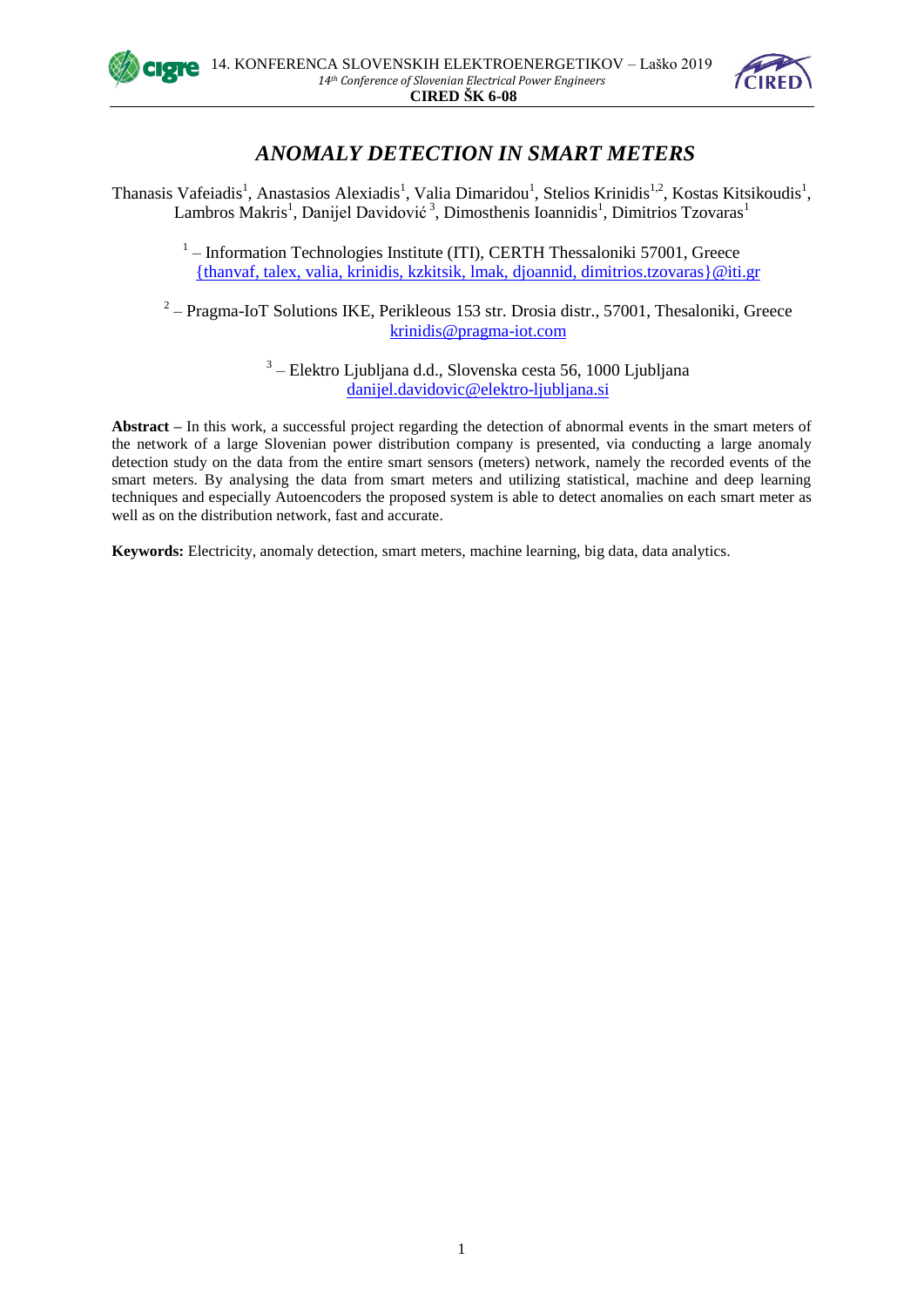

## **1 INTRODUCTION**

In recent years, smart metering is at the heart of energy transition and sharing from energy suppliers Electricity Distribution Operators (DSOs) to customers and local authorities. In general, smart meters collect a vast amount of every day data on customer level electricity consumption. Anomaly detection raises the major problem, namely the detection of abnormal events or unusual consumption behaviours.

Electricity companies face a lot of anomalies in the energy distribution grid. Some of them have been eliminated by remote electricity measuring (metering), but still a lot of anomalies/ problems remain (e.g. broken smart meters, electricity theft, etc.). On one hand, remote sensing can provide a huge amount of data about the grid, but, on the other, human intervention is still needed to read, analyse, understand and detect anomalies. Thousands of records should be manually checked for identifying potential anomalies. The majority of the electricity companies and providers that are equipped with similar sensors, do not even process these data. Thus, there is a high need for an automatic process.

The main goal is to process and analyse data from smart meter in real-time. Smart metes are the next generation of energy meters that can record electricity consumption and power quality remotely. Generally, the technology around smart meters delivers significant benefits to consumers as well as a more sustainable energy management and an increased security of energy supply [1, 2]. To this end, a variety of algorithms has been developed and tested capturing different type of errors. The first algorithm identifies opponent events performed without work orders. For example, if a smart sensor produces events, where one is the opposite of the previous one (e.g. open cover and close cover), and there is no respective work order at this sensor, then an error is recorded. Another algorithm identifies successive events. If specific events are performed in a specific sequence within a specific time period (e.g. open cover, no power, power, close cover), then this is marked as an error. Another type of error is the identification of erroneous smart meters. When a smart meter produces a large number of events for a period of time, then an error is also identified. Furthermore, if a specific error is produced by multiple smart sensors at the same time, then we may have an error at the distribution network.

There is great amount of work in scientific literature regarding anomaly detection in the smart energy sector. In [3], the authors propose a prediction-based detection system which is a supervised machine learning method that includes a training and a detection process. This anomaly detection system is built on the lambda architecture [4] type with real time capability of big data. The authors in [5] compared clustering, regression and entropy methods for detecting anomalous electricity consumption. The utilization of normal distribution for anomaly classification is an effective statistical method and is widely used [3, 6, 7, 8]. However, statistical methods have a more supportive role in anomaly detection and have to be used with other methodologies and techniques, such as clustering or regression. The authors in [7] used clustering along with a statistical method to find outliers in electricity consumption time series from smart homes. In [9], the authors detect electricity intensity anomalies based on seasonal patterns.

The remainder of this paper is organized as follows. In Section II, the different data sources and types of IoT sensors are discussed. Data analytics tools, developed and tailored to the needs and characteristics of this project, are described in Section III, while in Section IV the visualization and statistics of the proposed solutions are presented. Finally, we draw our conclusions with a brief outlook on future work in Section V.

# **2 DATA SOURCES - ERROR TYPES - IOT SENSORS**

## **2.1 Data sources description**

Data is comprised by events produced by smart meters. The whole dataset consists from a whole year recording  $(\sim 40$  millions events), which are produced from 141.433 smart meters. Each smart meter has the ability to produce 160 distinct events which are of various types (Section 2.2), and can be categorized into three main different groups: *Error*, *Quality*, and *Control*. These events have different importance, which is categorized into three different importance levels: *Low*, *Medium* and *High*.

## **2.2 Error types**

The major errors, that can be detected analysing these events, are *opposite errors* occurred without any work order, *successive errors, network quality errors* and *smart meter errors*. Some examples of opposite events are: *Power down L1* opposite to (o.t.) *Power restored L1*, *Terminal cover removed* o.t. *Terminal cover closed*, *Under voltage on L1* o.t. *No under voltage on L1 anymore*, *Power down* o.t. *Power up*, *Power down* o.t. *Power up after long power down,* etc. Overall, there are 32 different combinations of opposite cases/ errors. Some examples of successive cases/ errors are: (1) *Power down*  $\rightarrow$  (2) *Terminal cover removed (more than 1 minute delay between*)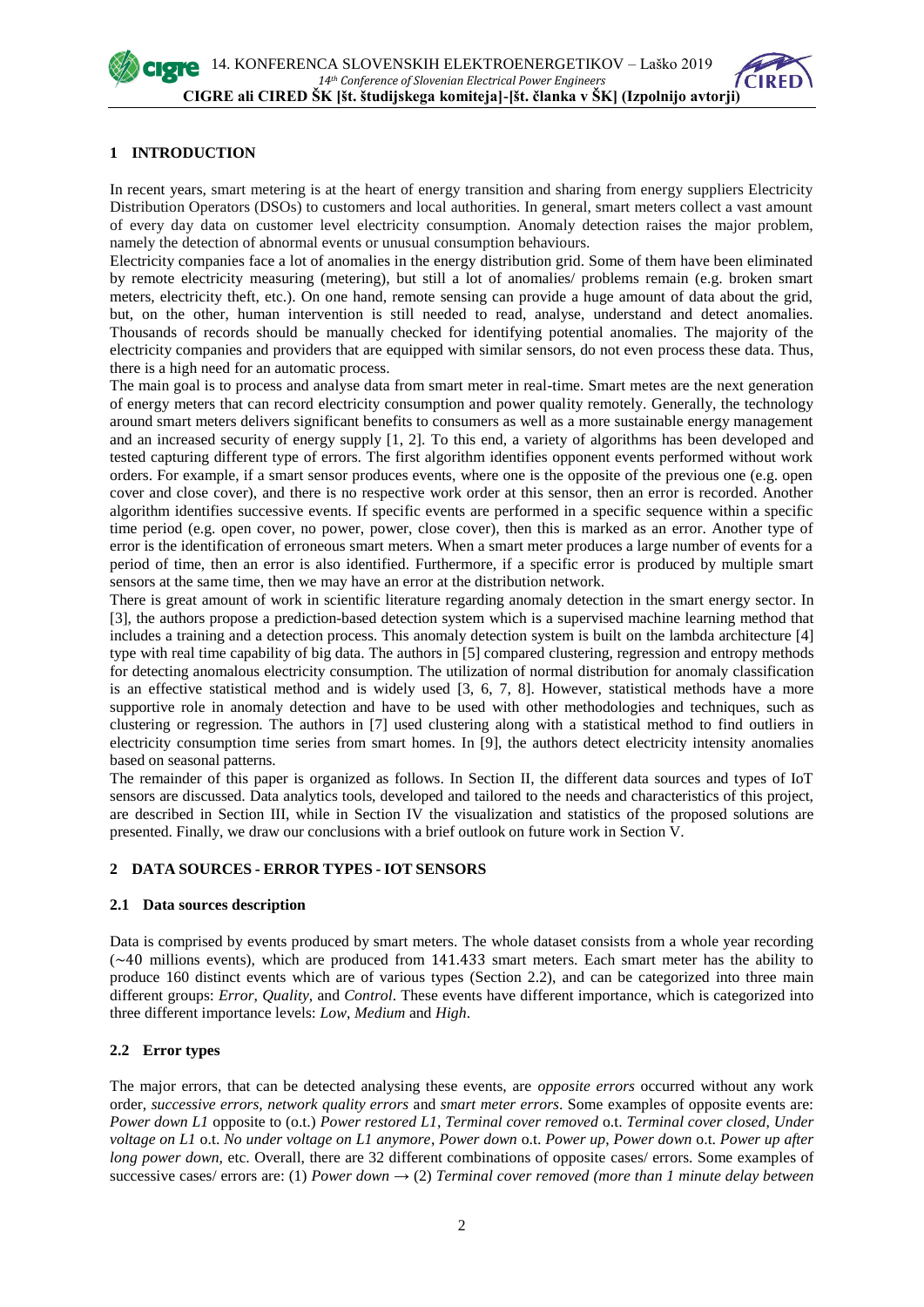$(1)$  and  $(2)$   $\rightarrow$  (3) *Terminal cover closed*  $\rightarrow$  (4) *Power up or Power up after long power down,* (1) *Terminal cover removed*  $\rightarrow$  (2) *Power down L1* or *L2* or *L3* (more than 1 minute delay between (1) and (2))  $\rightarrow$  (3) *Power restored L1* or *L2* or *L3*, (1) *Terminal cover removed*  $\rightarrow$  (2) *Missing voltage L1* or *L2* or *L3(more than 1 minute delay between (1) and (2))*  $\rightarrow$  *(3) <i>Power restored L1* or *L2* or *L3* etc. Overall, there are 472 different combinations of successive cases/ errors. The sequences of successive cases vary from two to four events per case. Furthermore, network quality errors occur when many smart meters produce the same error, which can be translated that these events are not errors from smart meters but errors from the distribution network. These types of errors are very important for the DSOs, since they can check the quality and status of the distribution network at real-time. Finally, smart meter errors appear when an abnormal number (usually very large) of events is occurred in a smart meter.

#### **2.3 IoT smart meters**

Smart meter is the fundamental component of an advanced metering system. Smart meters, not only provide us data remotely, but also access and capabilities (e.g. remote connection/ disconnection of the power supply, etc.) that requires too much time with the traditional ways, that is site visits. One type of data that are collected from the smart sensors are events. Almost all distribution and electricity companies do not exploit this kind of data, but only electricity data are utilized. However, these types of events could help the company to maintain the metering infrastructure in an efficient way and to explore the status of the sensors as well as the distribution network. Events give us information about missing voltage by phase, power down, working of breaker, strong DC field, open cover of meter, local communication establishment and many other events. Usefulness of events can improve maintenance of smart meters in near future, while fraud, broken smart meters, and other erroneous situation can be detected at real-time. The proposed methodology for anomaly detection based on the recorder events of smart meters is suitable for every smart meter that provide similar type of events.

## **3 ANOMALY DETECTION ALGORITHMS**

#### **3.1 Successive Events/ Errors**

This kind of errors can be detected utilizing a windowed greedy algorithm, which search along the sequence of the events produced by a sensor. The algorithm looks in the overall sequence of the events for specific patterns. There are 472 patterns identified so far. The algorithm can be described by the following equation:

$$
\sum_{m=0}^{N-1} |p_m - e_{i+m}| \quad \forall i \tag{1}
$$

where  $e_i$  is the *i*<sup>th</sup> event,  $p_m$  is the  $m$ <sup>th</sup> component of the pattern, *N* is the number of elements in the pattern, while |.| is the Boolean process that matches two identical events. When (1) is equal to zero, then a perfect match exists, and a successive error is identified. This process is repeated for all events produced by all sensors.

## **3.2 Opponent Events/ Errors**

These errors occurred when a sensor produces two successive events that are opponent, e.g. cover open & close, power down and up, etc. There are 32 different combinations of opponent errors. These kinds of errors are identified through a greedy search at the event sequence, where each pair of events is checked:

$$
e_i \neq e_{i+1} \quad \forall i \tag{2}
$$

where  $e_i$  is the *i*<sup>th</sup> event, and  $\neq$  is the Boolean process that matches two opponent events. When (2) is triggered, then an opponent error exists. This process is repeated for all events produced by all sensors for a specific period.

#### **3.3 Smart Meter Errors**

In this case, an algorithm has been developed searching for smart maters with erroneous behaviour, e.g. a smart meter that produces more than 500 events in specific time period. Thus, the events produced by a sensor for a specific time slot are encountered:

$$
f(tp) = \sum_{i=1}^{tp} h(e_i)
$$
 (3)

where  $e_i$  is the *i*<sup>th</sup> event, *tp* is the desired time period, and *h(.)* is the enumeration function. When  $f(tp)$  is greater than a predefined threshold, then a smart meter error is identified. This process is repeated for all smart meters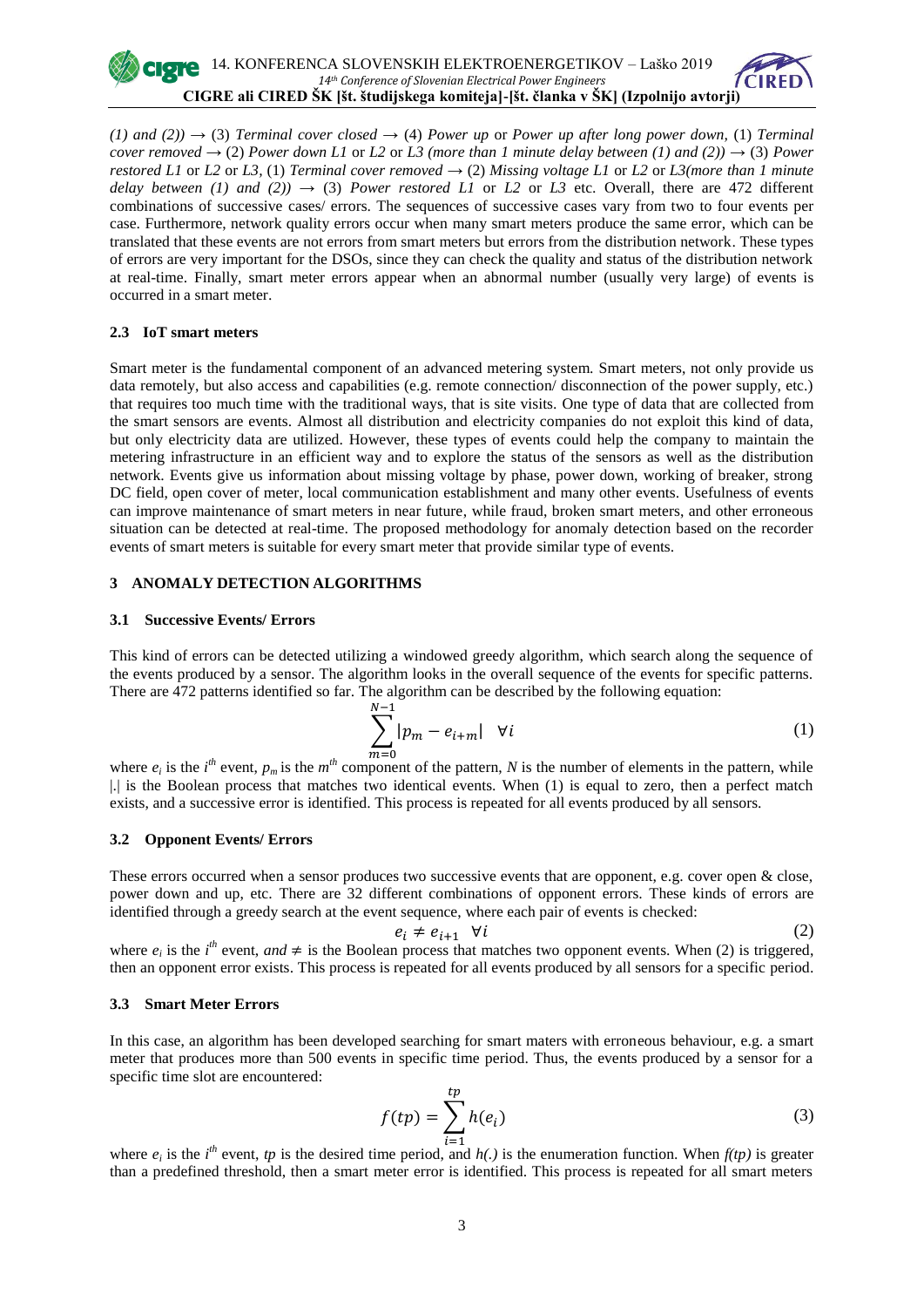

for the desired time period. The threshold is fully parameterizable and can be modified from time to time, as well as from sensor to sensor.

## **3.4 Network Quality Errors**

In this case, the algorithm is looking for network quality errors. This kind of errors can be identified, when multiple smart meters produce the same error at the same time. For example, if multiple sensors produce a "power L1 problem", at the same time, then this means that it is not a problem of the sensors, but a problem of the network. Thus, the number of sensors that produce similar events are encountered:

$$
g(j) = \sum_{k=1}^{SM} \left( \sum_{j=1}^{tp} h(e_j^k) \right) \tag{4}
$$

where  $e_j^k$  is the *i*<sup>th</sup> event produced by the  $k^{th}$  smart meter, *tp* is the desired time period, *SM* is the total number of smart meters,  $h(.)$  is the enumeration function, and  $g(j)$  is the total number of sensors produced the specific  $e_j^k$ event. When *g(j)* is greater than a threshold, then the network is assumed that it has a problem. The threshold is fully parameterizable and can be modified according to the network.

#### **3.5 Proposed Error Sequences**

As described in Section 2.2, a list of successive cases that frequently occur in smart meters was created using visual (manual) observation of each meters' errors. However, such a process is time consuming and error prone, since there is no guarantee that all the possible successive cases will be taken into account. To this end, a statistical methodology based on frequencies of occurrence of events is proposed, that processes all the event types that occurred in each smart meter, and tries to identify some new, unknown and not expected successive cases. The suggested approach is applied for every smart meter, and it is based on (1).

The suggested approach initially identifies all possible events sequences of length two, three and four, such as the given length from error types. The time difference between the first and the last event in the sequence is also calculated. All successive cases, known and unknown (or recommended) that occur for the tested each smart meter are merged, so that to avoid duplicates. Subsequently, a list with the error series, its frequency, and the mean and median time interval between the first and the last event is provided. Finally, the suggestions for all the smart meters are merged, so that a final list with recommendations to be constructed. For each type, and each suggestion, we present the total number of times that the proposed sequence occurred on all sensors, the number of different sensors it appeared and a mean and median interval between the first and the last error. Table 1 shows three examples of sequences of events containing two, three and four events that were detected by the current methodology.

| Event 1                       | Event 2                    | Event 3                  | Event 4          | <b>Mean</b><br>minutes | <b>Median</b><br>minutes | Number of<br><b>Sensors</b> | Number of<br>appearances |
|-------------------------------|----------------------------|--------------------------|------------------|------------------------|--------------------------|-----------------------------|--------------------------|
| Phase leakage                 | Power down                 |                          |                  | 18.94                  | $\Omega$                 | 8819                        | 9103                     |
| Invalid start-<br>up sequence | Maximum demand<br>exceeded | Maximum demand<br>ОK     |                  | 29.26                  | 16                       | 208                         | 340                      |
| Power down                    | Remote<br>communication ok | Terminal cover<br>closed | Adjust time/date | 21.67                  | 3.0                      | 210                         | 210                      |

Table 1. Proposed error sequences.

## **3.6 Autoencoders**

Autoencoders are used in order to help with maintenance by differentiating the sensors that needed servicing. The purpose of this pattern analysis is to seek for event patterns that indicate that a sensor might go wrong, and therefore better organize its maintenance. The proposed approach is as follows: for each observation the sensor id and event id are listed while some new features are created. The new features are: (a) the time difference from the previous value of the same sensor, (b) the time difference from start of day, (c) the time difference from last measurement of the same sensor (d) and the time difference from the last work order of the same sensor. The previous event id from the last measurement of the same sensor, is also added.

The training dataset consists of 5.024.241 event observations, out of which the 22.668 are work orders. A deep autoencoder is used and trained for approximately 3 days and 300 epochs to MSE loss 0.00079. To evaluate the performance of the model, the work orders that were due to service are coloured in red. In Figure 1 the results of the application of the autoencoder are depicted. Most red points were gathered in specific areas of the presented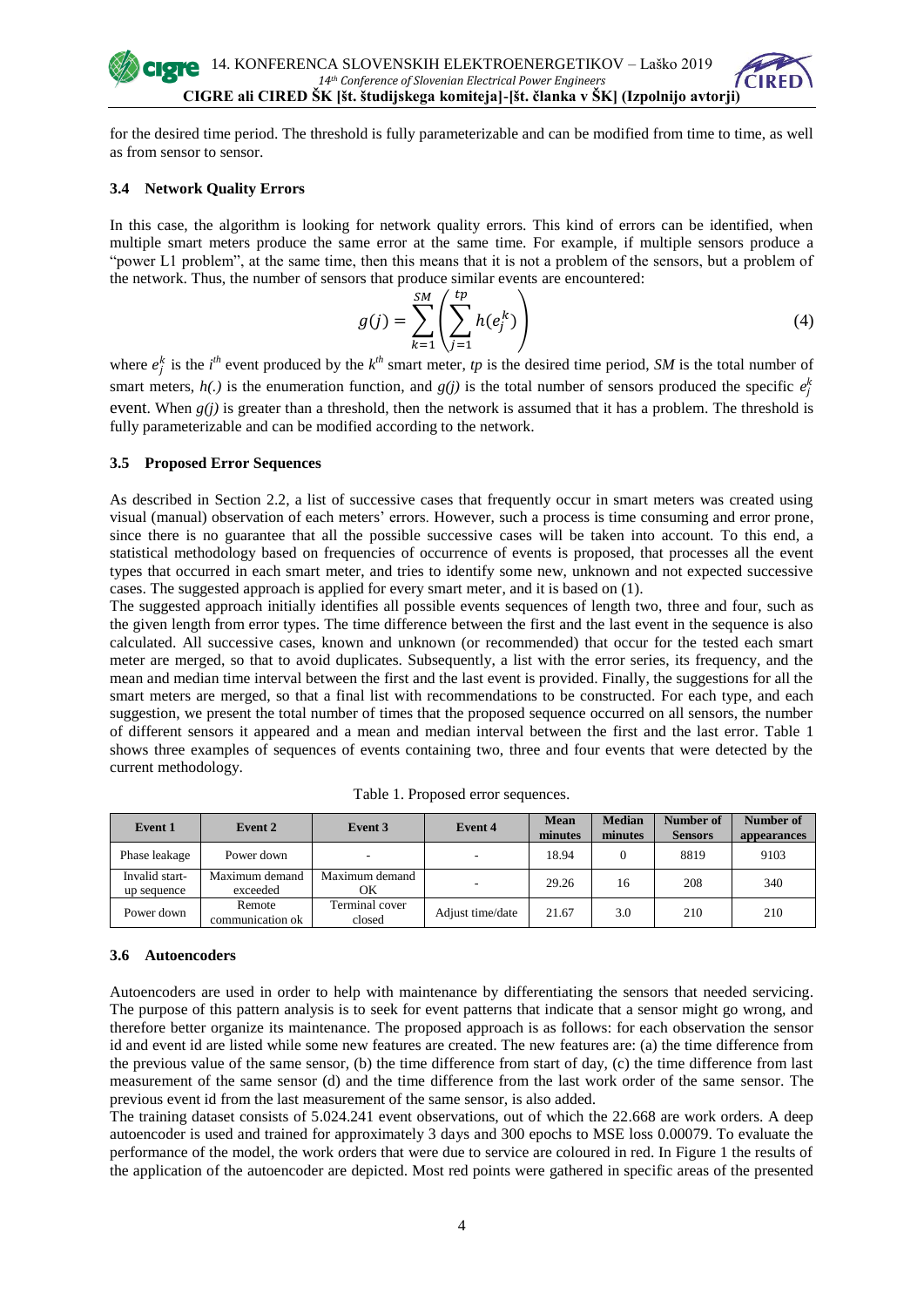

clusters, which means that the model succeeds to identify the sensors that will need servicing in short time period. Figure 1 also visualizes the sensors that had been recently service in blue colour, mainly gathered in the third cluster. Those, also validate the results of the autoencoder due to the fact that they are mapped far away from red points (sensors that need service).



Figure 1: Latent variables of the autoencoder output layer.

## **4 EXPERIMENTAL RESULTS – VISUALIZATIONS**

This section focuses on real-time data analysis, so that companies that use smart meters, can easily monitor the current behaviour of their devices (smart meters). To this end, a visualization platform has been developed, so as to aggregate the errors from sensors' network and to show the results of the analysis that was proposed in Section III. Figure 2, shows the main dashboard of the proposed platform, where the end-user can observe the general state of all sensors in a nutshell, while at the same time being able to navigate through different dates. For the selected time period, the backend pulls all the error data from the database, and performs the beforementioned analysis, in order to visualize the successive events summary of all the installed sensors, split into 4 main categories. Furthermore, summary of other type of events, such as opposite and similar events are depicted.



Figure 2: Main dashboard of the proposed platform. Anomalies in a nutshell.

| Sensors (7)       | $  \vee   \times  $ |                          |                                                                                                                 |                        | Rows per page: 15 = 1-13 of 13   K < > >                                             |  |
|-------------------|---------------------|--------------------------|-----------------------------------------------------------------------------------------------------------------|------------------------|--------------------------------------------------------------------------------------|--|
| Q. Search sensors |                     |                          |                                                                                                                 |                        |                                                                                      |  |
| 7 53796986        |                     | Timestamp 个              | Device ID                                                                                                       | Event                  | Rule                                                                                 |  |
| 53796138          |                     | 2017-01-01T01-50:14.000Z | 53796986                                                                                                        | Unit parameter changed | 232                                                                                  |  |
| 18252538          |                     | 2017-01-01T07:48:44.000Z | 53796138                                                                                                        | Unit parameter changed | 232                                                                                  |  |
| 17959927          |                     | 2017-01-01T08-41:54.000Z | 18252538                                                                                                        | Over current L1        | 212                                                                                  |  |
| 17615368          |                     | 2017-01-01T09.01-54.000Z | 17959927                                                                                                        | Over current 1.2       | Eyent 1: Over current L1<br>Event 2: No over current L1 anymore                      |  |
|                   |                     | 2017-01-01T14:21:53.000Z | 17615368<br>Over current L3                                                                                     |                        | Time Delay: 1 minutes<br>Frequency: 0<br>After events, there is no work order: False |  |
| 100456095         |                     | 2017-01-01T14:33:54.000Z | 17615368                                                                                                        | Over current L3        | Time of Event is unique: False                                                       |  |
| 100216246         |                     | 2017-01-01T14:49:00.000Z | 17615368                                                                                                        | Over current L3        | 224                                                                                  |  |
|                   |                     |                          | the contract of the contract of the contract of the contract of the contract of the contract of the contract of |                        |                                                                                      |  |

Figure 3: Unauthorized consumption dashboard.

While the main dashboard can provide an overview of the sensors' state, more details are required by specialized users. The user has the option to choose the type of events he/she is mostly interested in, and acquire more information about it. As an example, Figure 3 provides a drill-in view from unauthorized consumption event type from the successive events/ errors category. All the sensors that presented unauthorized consumption are showed, for the selected dates. For each error, the platform presents the details of the rule that was detected, as well as information about the rule type. The user has also the option to filter the sensors and isolate selected sensors from the sensor selection list (left column of the dashboard). Similar dashboards can be provided for all four categories of successive events.